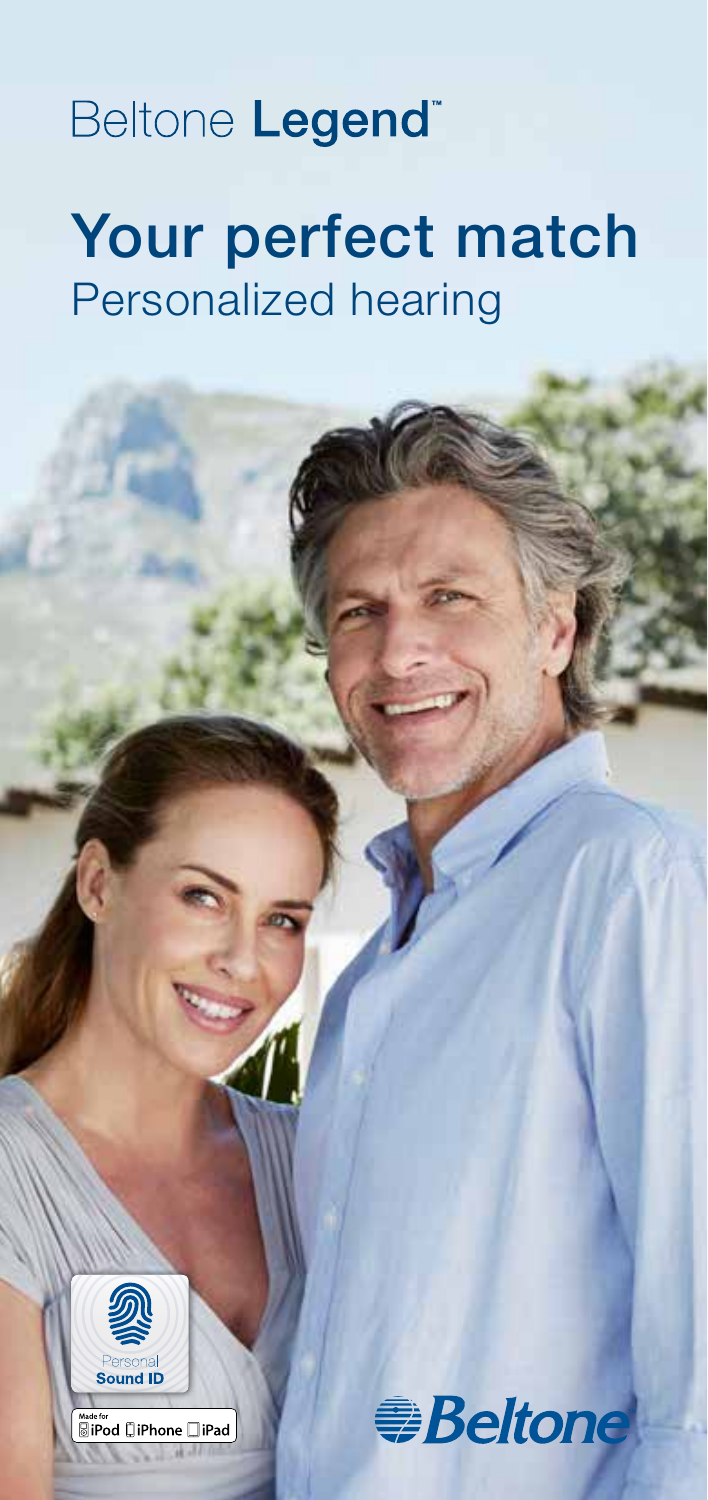

### Taking **personalized hearing** to the next level

Every person is unique, and so is their hearing. So a hearing aid doesn't just need to match your hearing loss, it needs to match your lifestyle and individual tastes. You know what fits - ergonomically and aesthetically. You pay attention to certain sounds, and ignore others.

Beltone Legend hearing aids adapt to your unique situation and individual needs better than any other hearing aid on the market. Superb sound quality and speech understanding are the main focus, thanks to Personal Sound ID™ and Crosslink Directionality, but

other features like Smart Gain Pro and Feedback Eraser add adaptability, and intelligence. Made for iPhone® integration lets you stream sounds wirelessly to your hearing aids from your iPhone, iPad® or iPod touch®, while the HearPlus app allows you to control your hearing aids directly from your iPhone, iPad and iPod touch and the most popular Android™ phone model\*. There is no need to compromise when you choose Beltone Legend.

Beltone Legend really is your perfect match!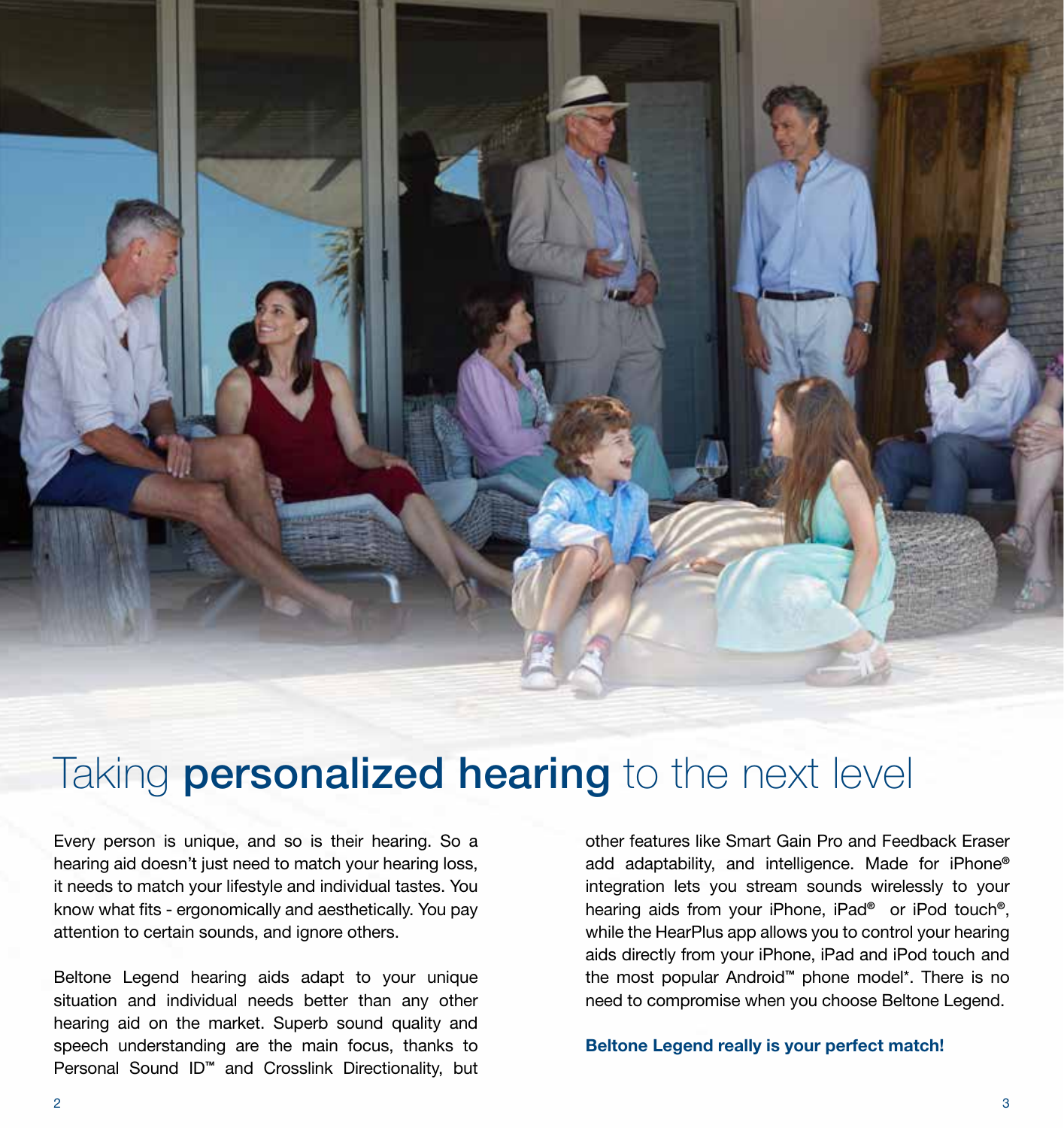### Choose your own sound

We're always listening – for voices, ringtones, signals warning of danger. We're selective. Our brains compare sounds and build a three-dimensional sound picture. With most other hearing aids all the subtlety disappears, meaning that you lose your ability to distinguish the specific sound environment.

#### Restores more natural hearing

Beltone Legend helps restore natural hearing with groundbreaking features: Personal Sound ID™ and CrossLink Directionality with Personal Sound ID. Personal Sound ID mimics the natural sound level differences between your ears, helping you identify where sounds are coming from.

CrossLink Directionality enhances sound quality, monitoring the sound environment and automatically switching to the most natural speech focus settings. CrossLink Directionality with Personal Sound ID delivers sound the way nature intended. It lets you instinctively choose what sounds you want to focus on, while other hearing aids try to artificially make those choices for you.

With these advanced features, focusing on a friend's words becomes easy again, or switching focus to an alarm or cry for help.



### MY PERFECT MATCH

Name: Frank **Profession:** Winemaker and organizer of wine tastings **Passion:** Wine and hiking in the mountains Hearing loss: Moderate Frank's choice: Beltone Legend 63DW for discreetness, connectivity to iPhone and maximum speech understanding.

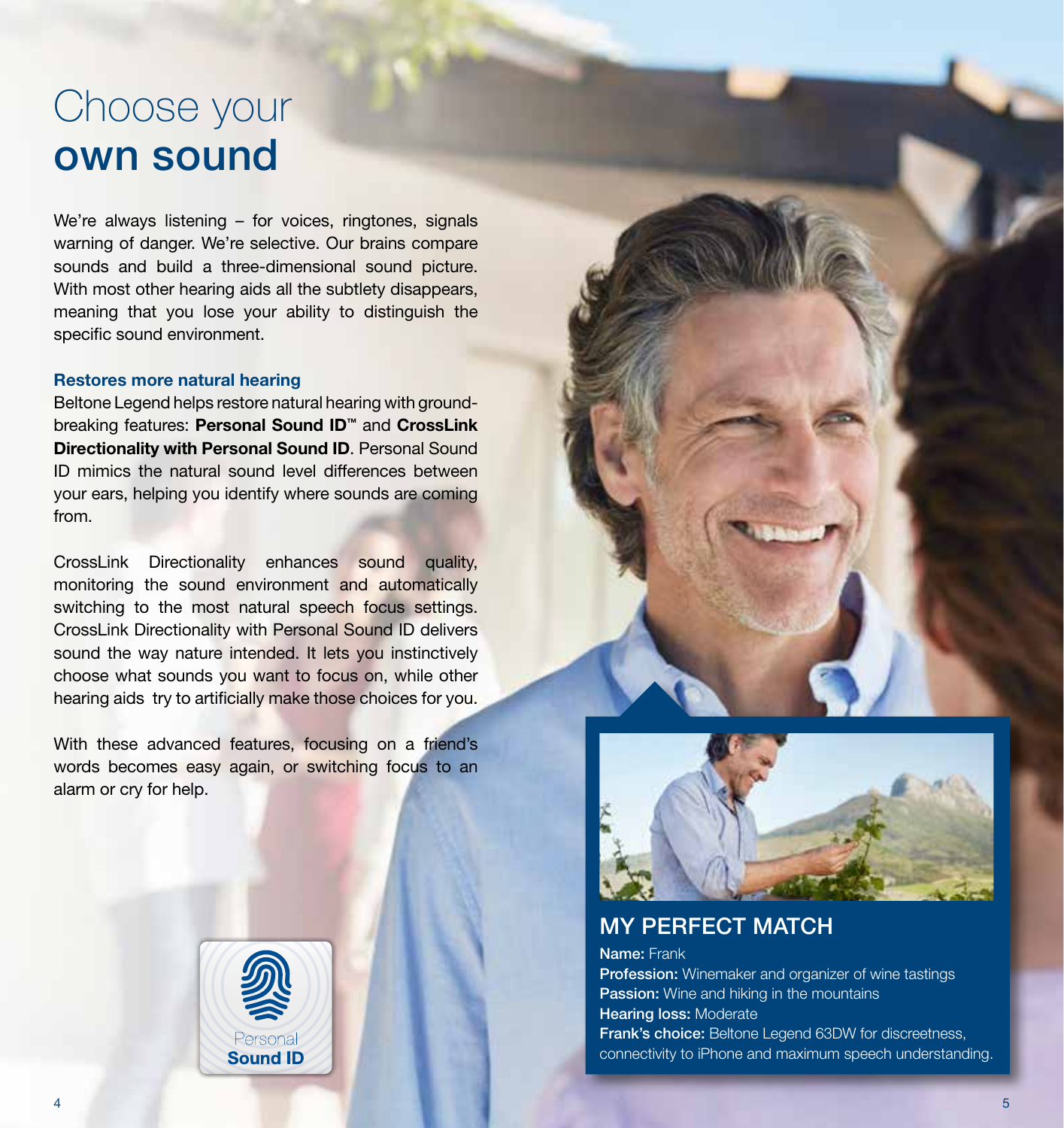## Adapts to **every** lifestyle

The advanced features in Beltone Legend hearing aids adapt to all kinds of environments, situations and needs – from a quiet chat in the corner to a windy boat ride.

Smart Gain Pro™ adjusts volume, adapting automatically to changes in the environment. With low background noise, little volume is needed. With a lot of ambient noise, volume should be higher.

Sound Cleaner Pro™ works with Smart Gain Pro to minimize background noise so you can move into noisy environments and still hear the whole conversation.

Feedback Eraser™ with WhistleStop™ senses feedback, cancelling it out with no quality loss. It eliminates unwanted noises and whistling when you use the phone, or hug your relatives.

Ear to Ear Synchronization automatically applies program and volume changes from one hearing aid to the other, so you never have to change settings on both instruments.

Sound Shifter™ makes it possible to hear higher-pitched sounds, so you don't miss out on the full spectrum.

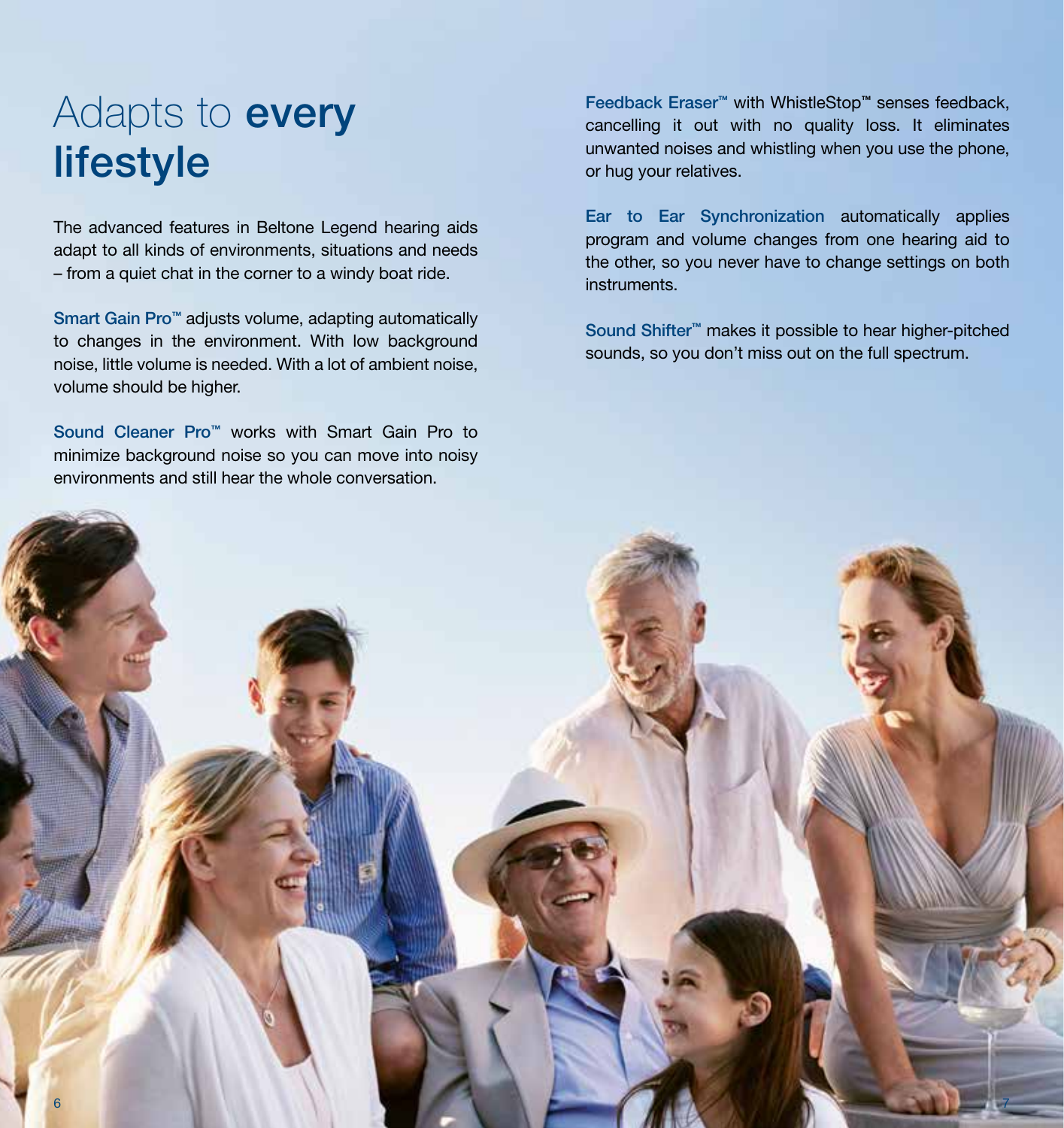### Made to fit you

#### Something for everyone

Beltone Legend stands out as the most flexible hearing aid on the market. They are small and virtually invisible and built for everyday life, from indoors to extreme sports and tough weather. Thanks to numerous details, Beltone Legend is at home anywhere. HPF<sup>80</sup> NanoBlock coating blocks moisture and dirt. The Wind Noise Reduction feature makes being outdoors in windy weather easy for you, filtering out any uncomfortable noise.

Beltone Legend hearing aids are available in a variety of discreet models and colors to suit any taste.







Receiver-in-Ear (RIE)





### MY PERFECT MATCH

Name: Linda Profession: Architect Passion: Loves to be active and travel the world Hearing loss: Mild Linda's choice: Beltone Legend IIC for invisibility and custom design.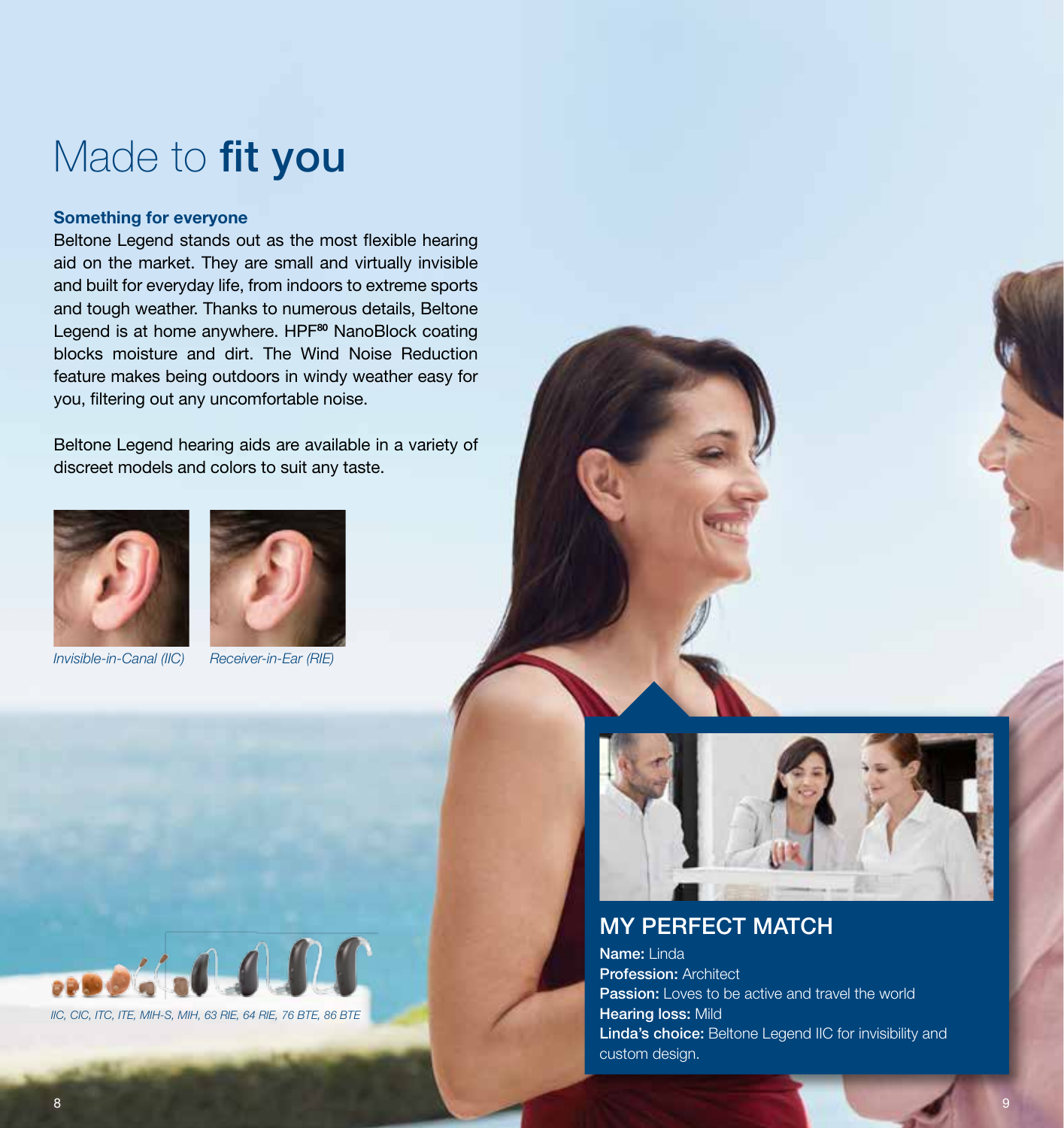# **Control** through popular mobile devices

#### Personal control and direct streaming

Thanks to Beltone Legend's Made for iPhone integration, you can stream sound directly from an iPhone, iPad or iPod touch to your hearing aids without having to wear any sort of adapter around your neck. Stream voices from phone calls, use FaceTime®, listen to music and much more.

#### Free HearPlus™ app

Download the HearPlus™ app and start controlling your hearing aids in a simple and intuitive way directly from your iPhone, iPad or iPod touch – or the most popular Android phones. Adjust volume or program settings. Use the My Places function for quick custom adjustment to favorite locations or use the 'Finder' function to locate misplaced hearing aids. You can even adjust background noise levels, speech focus or the amount of wind noise reduction directly with the app.





### MY PERFECT MATCH

Name: John Profession: Retired Construction Manager Passion: Sailing and spending time with his grandchildren Hearing loss: Severe John's choice: Beltone Legend 64DW for extended battery life, connectivity to iPhone and wind noise reduction.

pp Store Google play